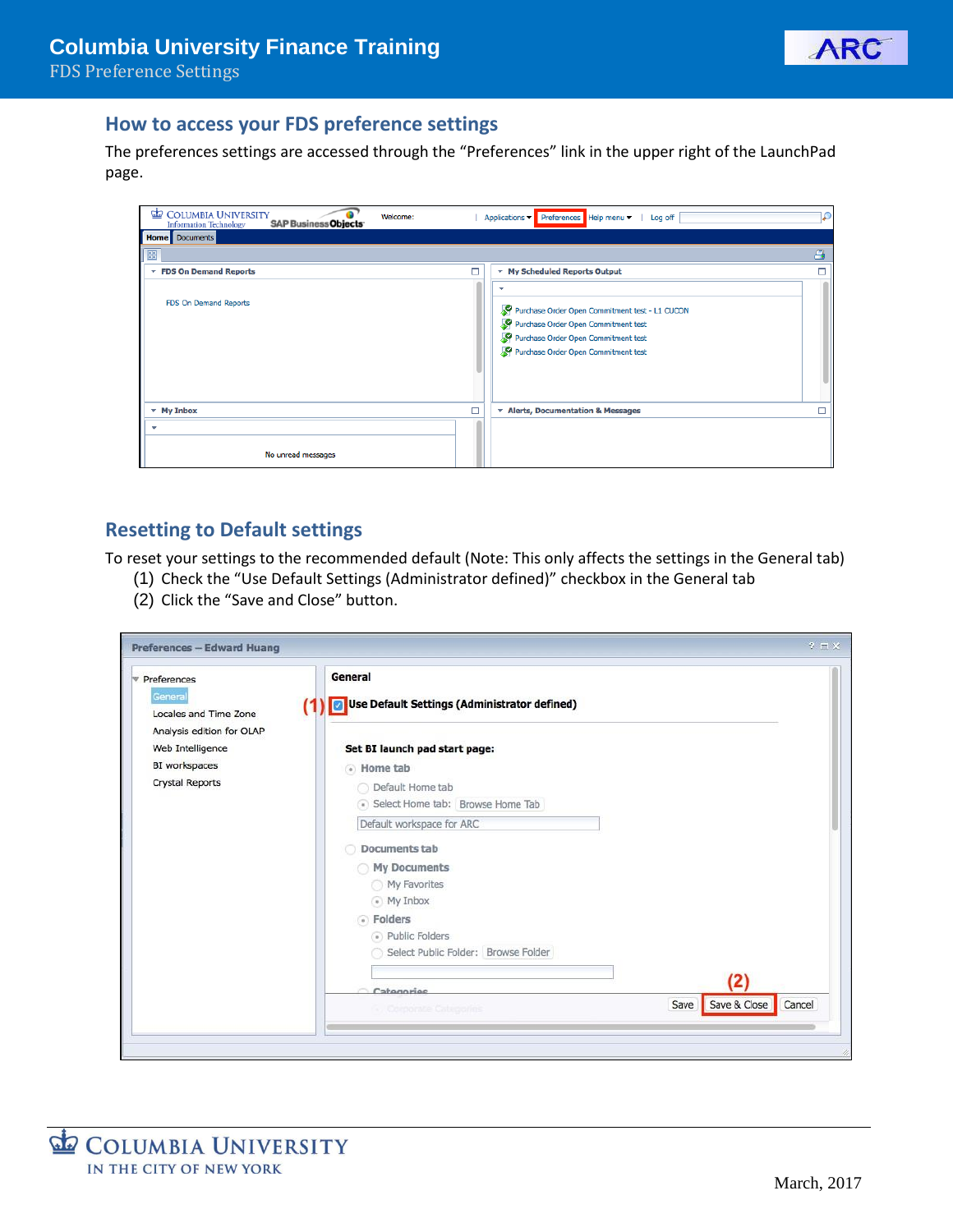

# **Changing the Default Start Page**

If you are an active FDS report user, it is recommended that you use the "Default workspace for ARC" Home tab. If you have access to FDS but more regularly use another set of reports, for example, HR or SIS, you can change your Default Start Page to the folder you most frequently visit.

- (1) Go to the Preferences > General tab
- (2) Uncheck the "Use Default Settings (Administrator defined)" checkbox
- (3) Select the "Documents tab" radio button
- (4) Select the "Folders" radio button
- (5) Select the "Select Public Folder" radio button
- (6) Click on the "Browse Folder" button and select the folder you would like to use as your BI launch pad start page, then click the "Open" button to confirm your folder selection.
- (7) Click the "Save & Close" button at the bottom of the dialog box to apply your change.
- (8) Refresh the browser window to go to your updated Default Start Page.

#### **Printing Preferences**

The recommended default print setting for FDS reports is the "PDF" option, as this is the most reliable and preferred printing option. To set the print setting to the "PDF" option:

- (1) In Preferences, select Crystal Reports.
- (2) Select the "PDF one-click printing (Adobe Acrobat required) radio button under the Select printing control (for Web) header.
- (3) Click the "Save & Close" button to apply the change.

| <b>Crystal Reports</b><br>Preferences<br>Select a default view format:<br>General<br>Web (no downloading required)<br>Locales and Time Zone<br>Web ActiveX (ActiveX required)<br>Analysis edition for OLAP<br>Web Java (Java required)<br>Web Intelligence<br>Select printing control (for Web):<br>BI workspaces<br><b>O</b> PDF one-click printing (Adobe Acrobat required)<br>Crystal Reports<br>ActiveX one-click printing (ActiveX required)<br>Select a rendering resolution (for Web):<br><b>96 DPI</b><br>120 DPI<br><b>Auto Detect</b><br>Select a default measuring unit:<br><b>O</b> Inches<br>Millimeters<br>Show SAP Variable Technical Name (SAP Crystal Reports 2013 only)<br>(3) | <b>Preferences</b> |  | 2E |
|--------------------------------------------------------------------------------------------------------------------------------------------------------------------------------------------------------------------------------------------------------------------------------------------------------------------------------------------------------------------------------------------------------------------------------------------------------------------------------------------------------------------------------------------------------------------------------------------------------------------------------------------------------------------------------------------------|--------------------|--|----|
|                                                                                                                                                                                                                                                                                                                                                                                                                                                                                                                                                                                                                                                                                                  |                    |  |    |
| Save & Close<br>Cancel<br>Save                                                                                                                                                                                                                                                                                                                                                                                                                                                                                                                                                                                                                                                                   |                    |  |    |